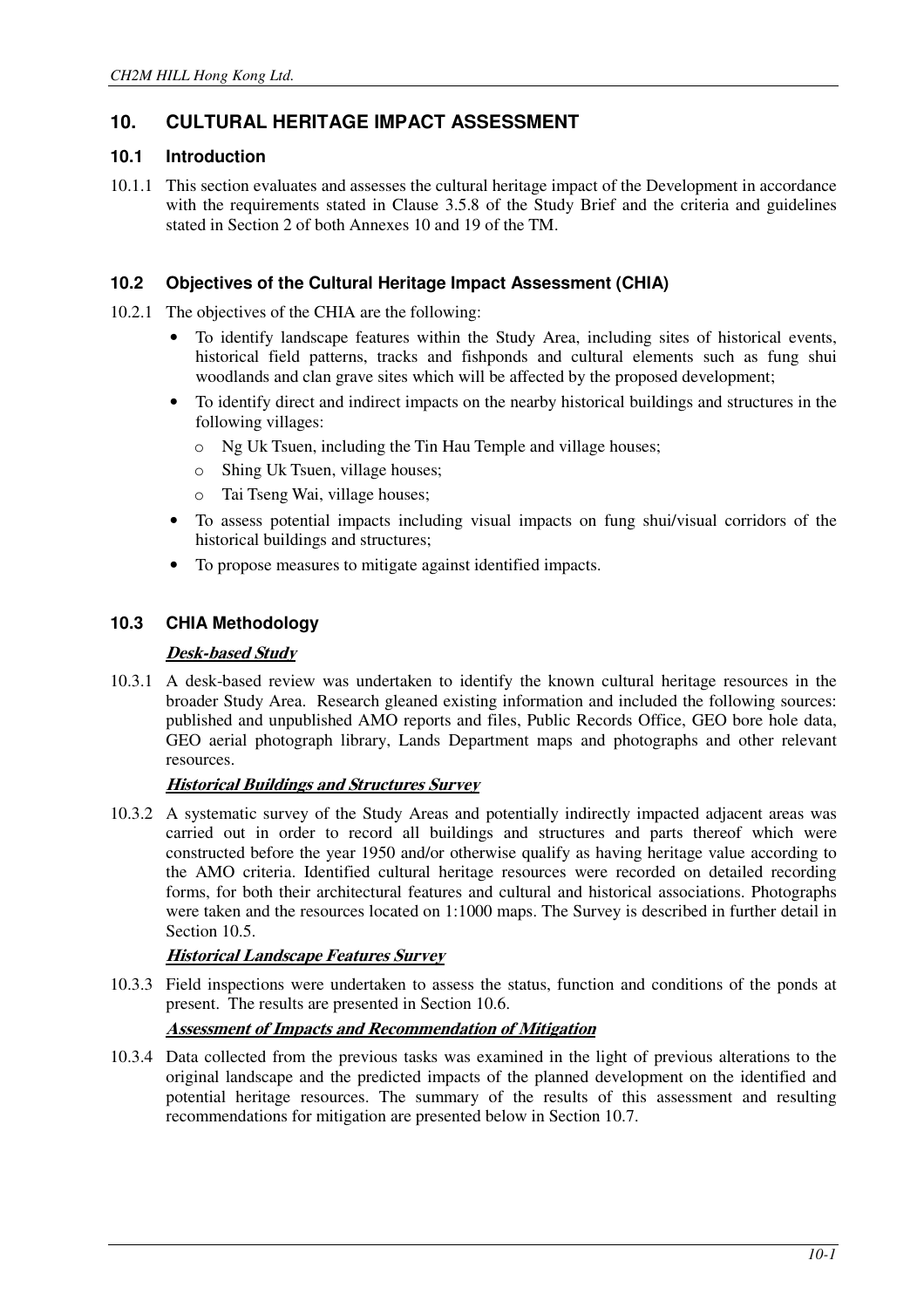# **10.4 The Study Area**

#### **Geology and Topography**

- 10.4.1 The Study Area is characterised entirely by extensive, reclaimed mud flats lying at approximately 4 m PD. The Study Area comprises almost entirely of undivided, mainly dark grey marine mud and partly silty marine sands (both belong to the Hang Hau Formation). These muds and thin stretches of sand are entirely Holocene in age and are evidence of rapid sedimentation in the Deep Bay area. Along the southern edge of the Study Area there is a strip of Holocene marine sands, which represent the earliest shoreline.
- 10.4.2 These sands in turn lie against Pleistocene terraced alluvium and debris flow deposits of the original landform, a north east pointing peninsula of Lok Ma Chau Formation metamorphosed sedimentary and volcanic rock. The peninsula rises to a height of 61.7 m. PD. Debris flow deposits and terraced alluvium (Pleistocene) form the lower parts of its slopes. The hills are gently sloping and consist of relatively fine grained deposits of cobbles and gravel in clayey silt. To the north west of Ng Uk Tsuen fine granite intrudes the main geology (Langford R.L., et al.1989).

## **Existing Impacts**

- 10.4.3 The Study Area does not impact on the landmass and is thus entirely located in the ponds. The following impacts have occurred in the Study Area:
	- Re-dividing of the ponds, changing of their shapes;
	- Temporary structures:
	- Surfacing of the roads (minimal).

#### **Potential Impacts**

- 10.4.4 The proposed works may have an adverse impact on the existing landscape. The following potential impacts may arise from construction:
	- Destruction of sections of the existing ponds and bunds;
	- Irreversible change of historical landscape of ponds and bunds;
	- Visual impacts on the historical villages;
	- Indirect impacts on the graves, historical villages and/ or structures, etc.
	- Changes in water table levels and vibration caused by the development

## **10.5 Historical Buildings and Structures Survey**

#### **Introduction**

10.5.1 The background, methodology and findings of the historical buildings survey will be presented in this section. The assessment of any impacts to the recorded resources will also be presented, as will recommendations for mitigation. It should be noted that the survey included the actual Study Area as well as three nearby villages, Ng Uk Tsuen, Shing Uk Tsuen and Tai Tseng Wai, which were highlighted in the study brief.

## **Potential for Cultural Heritage Resources in the Study Area**

- 10.5.2 The village of Tai Tseng Wai was settled approximately 500 years ago. There are five surnames associated with the village; Cheng, Leung, Shing, Lam and Tang. All of the families came from Tai Peng, Tung Kwun in Guangdong. The Leung and Cheng families arrived first. The Shing, Lam and Tang arrived about 300 years ago. The people here supported themselves through fishing and farming in the area. Farming was abandoned approximately 20 years ago.
- 10.5.3 The village of Shing Uk Tsuen was settled approximately 400 years ago. It is a single family surname village, i.e. Shing. The families came from Guangdong province. The area behind the village was used to grow crops such as sweet potatoes and peanuts. Many of the men from the villages, traditionally worked abroad.
- 10.5.4 The village of Ng Uk Tsuen is a single surname village, Ng. The 1st generation ancestor was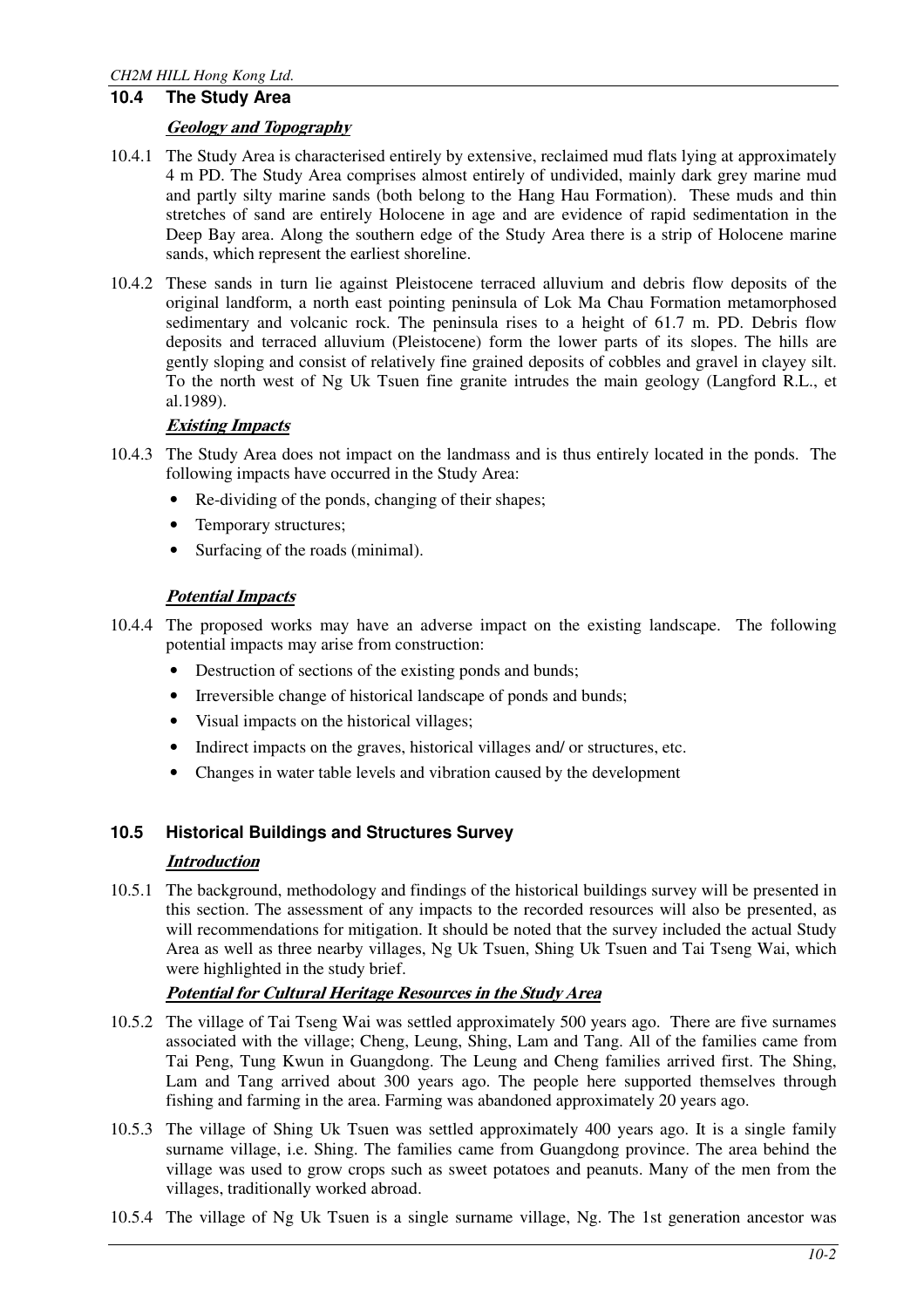called Ng Hung Lan, who came from Nam Tau. The current generation is the 29th. The Ng family of Ng Uk Tsuen is related to the Shing family of Shing Uk Tsuen by marriage. The villagers supported themselves through farming rice, in rented fields and through fishing and catching crabs in Deep Bay.

- 10.5.5 The three villages all share the gods hall in Tai Tseng Wai and the Tin Hau temple near Ng Uk Tsuen.
- 10.5.6 The fishponds in the Study Area were owned by people from Shek Ha in mainland China and some Tanka families. The ponds were first used in the 1920's for harvesting of shrimp, fish and crabs. The usage of the area as fishponds continues today. The aerial photographs did show evidence of a settlement that contained two structures in 1949, see Figure 10-2, more than a dozen units in 1963, see Figure 10-3 and no evidence of any units in 2000, see Figure 10-4. It is possible that these were the homes of the Tanka people who worked in the ponds.

## **Background**

- 10.5.7 The Study Area consists of a series of ponds, separated by bunds. The structures currently in place here were all found to be of recent construction and of a temporary nature, see Figure 10-5. The three villages highlighted in the brief (as listed below) contained a total of 112 structures.
	- Ng Uk Tsuen
	- Shing Uk Tsuen
	- Tai Tseng Wai
- 10.5.8 The recorded features included domestic structures, village gates, a temple, shrines and a village well. The villages were all easily accessible and this allowed for relatively straightforward identification of the historical and cultural resources. The field survey also included identification of burial associated sites and fung shui features, see sections 10.5.15 and 10.5.16 respectively.

## **Historical Buildings and Structures Survey Methodology**

- 10.5.9 The structures within the Study Area as well as those in the villages were surveyed and assessed on an individual basis. The survey consisted of a field evaluation incorporating the collection of photographic, oral and written information, on the architecture and history of all historical structures to be impacted by the proposed development. This information was recorded on specially designed forms, (either a full ten page form, or in cases where the structure could be adequately described in less space, a one page summary form). These forms were designed to provide a complete documentation of all identifiable pre-1950 structures, as well as any more recent structures of cultural/ historical significance. Architectural features and structural modifications, as well as historical attributes, such as previous uses and past associations with local families or prominent personages are documented on the forms. The design of the forms is based on AMO and ICOMOS (International Charter for the Conservation and Restoration of Monuments and Sites) standards for the recording of historical resources with modifications to suit architectural styles and situations encountered in Hong Kong. The recording forms also include general information about the structure, such as location, building type, usage and ownership. The forms have been compiled to create a catalogue, which is included in this report, see Appendix 10-1. As well, a synopsis of each structure is presented below and the locations of the historical/ cultural resources highlighted on 1:1000 scale maps (see Figure 10-6, Figure 10-7 and Figure 10-8 and Figure 10-8a).
- 10.5.10 The data gathered from the field survey for the individual heritage resources along with the information from previous desk based research was used to prepare assessments of the historical resources and formulate mitigation recommendations.

# **Synopses of Recorded Structures and Village Summaries**

10.5.11 All of the recorded structures were located in the three villages and are presented in synopsis form below. The actual Study Area was found to contain no cultural heritage resources of any kind.

# **Shing Uk Tsuen (Figure 10-6)**

10.5.12 This village contains a number of traditional structures. Many of the domestic structures were courtyard style terraces. The majority of these structures were either abandoned or closed up and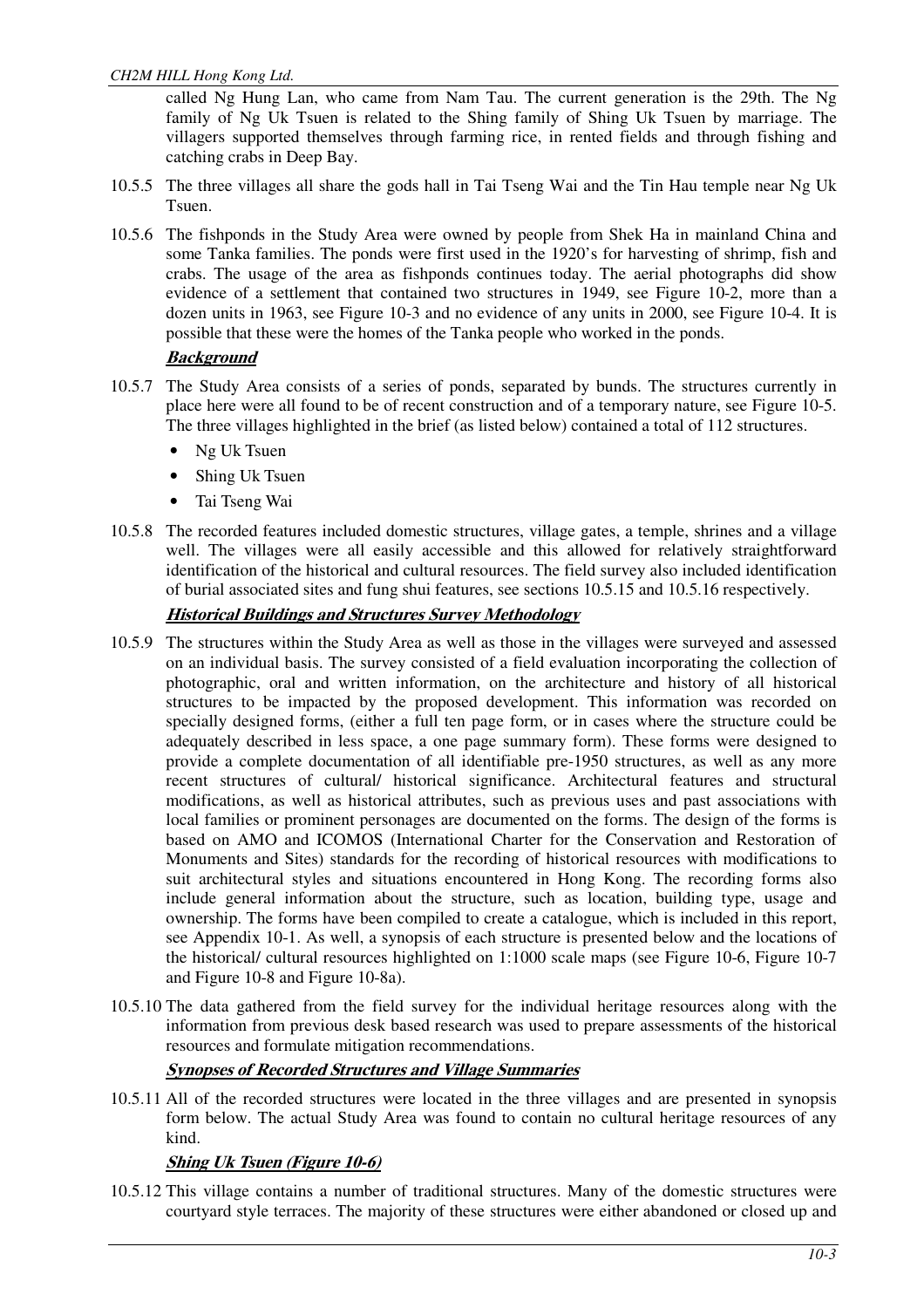not being used as houses. Many of the modern replacement structures date to the 1970's and 1980's. There is no current building activity going on in the village. There are still a number of cut stone pieces, taken from demolished buildings, in the village.

- FLW-01-01 Kwong Ling Tong (Tse Tong). A 1971 structure built on the site of an older Study Hall. Two storey concrete building, flat roof, balcony on first floor façade. Parapet with red star and 1971 on façade.
- FLW-01-02 Ruins of a single storey green brick shed. Front section partially intact, middle and rear destroyed. Pre-1950 in date.
- FLW-01-03 Green brick, end terrace, courtyard style house. Decorative canopy over main entrance door. Frieze panels in poor condition on façade and right wall and gable. Approximately 100 years old.
- FLW-01-04 Compound with Green brick house and attached structures. The house has traditional exterior maintained and tile and concrete roof.
- FLW-01-05 Tree and shrine. Large Banyan tree with small shrine about 1 metre in front (by entrance gate to village). Shrine consists of small standing stone with concrete enclosure and incense holder.
- FLW-01-06 Row of five green brick courtyard style terrace houses. Facades have been all been heavily modified, although interiors are relatively intact. The row is approximately 60 years old.
- FLW-01-07 Two green brick, courtyard style, terrace houses, one end/ one mid terrace. Modern entranceways and canopies have been added. Frieze decorations in poor condition. Roof is entirely flat. Approximately 65 years old.
- FLW-01-08 Green brick courtyard style house, end terrace (right end) structure on left hand side has been demolished. Decorative frieze and canopy intact. Pre-1950 in date.
- FLW-01-09 Concrete over pounded earth courtyard style structure. Concrete roof. Pre-1950 in date.
- FLW-01-10 Row of three green brick terrace houses (courtyard style). Left hand pair are intact, right hand side unit is ruinous (façade only remaining). All facades retain decorative canopies and friezes.
- FLW-01-11 A row of three green brick, courtyard style houses. Traditional facades (apart from modern gates on right hand two) with decorative features in poor condition. Pre-1950 in date.
- FLW-01-12 Four green brick houses, intermediate terrace, courtyard style. Single course of granite at foundation on façade. Traditional features retained.
- FLW-01-13 End terrace, green brick, courtyard style house. modern door. Decorative frieze and canopy in fair to poor condition. Pre-1950 in date.
- FLW-01-14 Two green brick, courtyard style terrace houses. The right hand unit is a ruin. Left hand unit has traditional interior (altar in rear). The units are 1950 in date.
- FLW-01-15 Small shed made of mixed colour bricks and pitched tile roof. No decorative features..
- FLW-01-16 Row of three green brick, courtyard style terrace houses. Only left hand unit is occupied, other two are ruins. Attached structure on right hand unit is also ruinous, stone and pounded earth material. Decorative canopies on above entranceways. Pre-1950 in date.
- FLW-01-17 Mixed brick terrace house. Single pitched roof, (tile and concrete) . Roughly cut stone foundation. Pre-1950 in date.
- FLW-01-18 Shing Ka Tse. Tse Tong. Two storey modern building. White pebble texture tiling on exterior.
- FLW-01-19 Abandoned brick and stone building. Very overgrown with vegetation. No windows or doors. . Pre-1950 in date.
- FLW-01-20 Row of three structures with two green brick courtyards style units with front section only remaining. Third structure almost completely collapsed.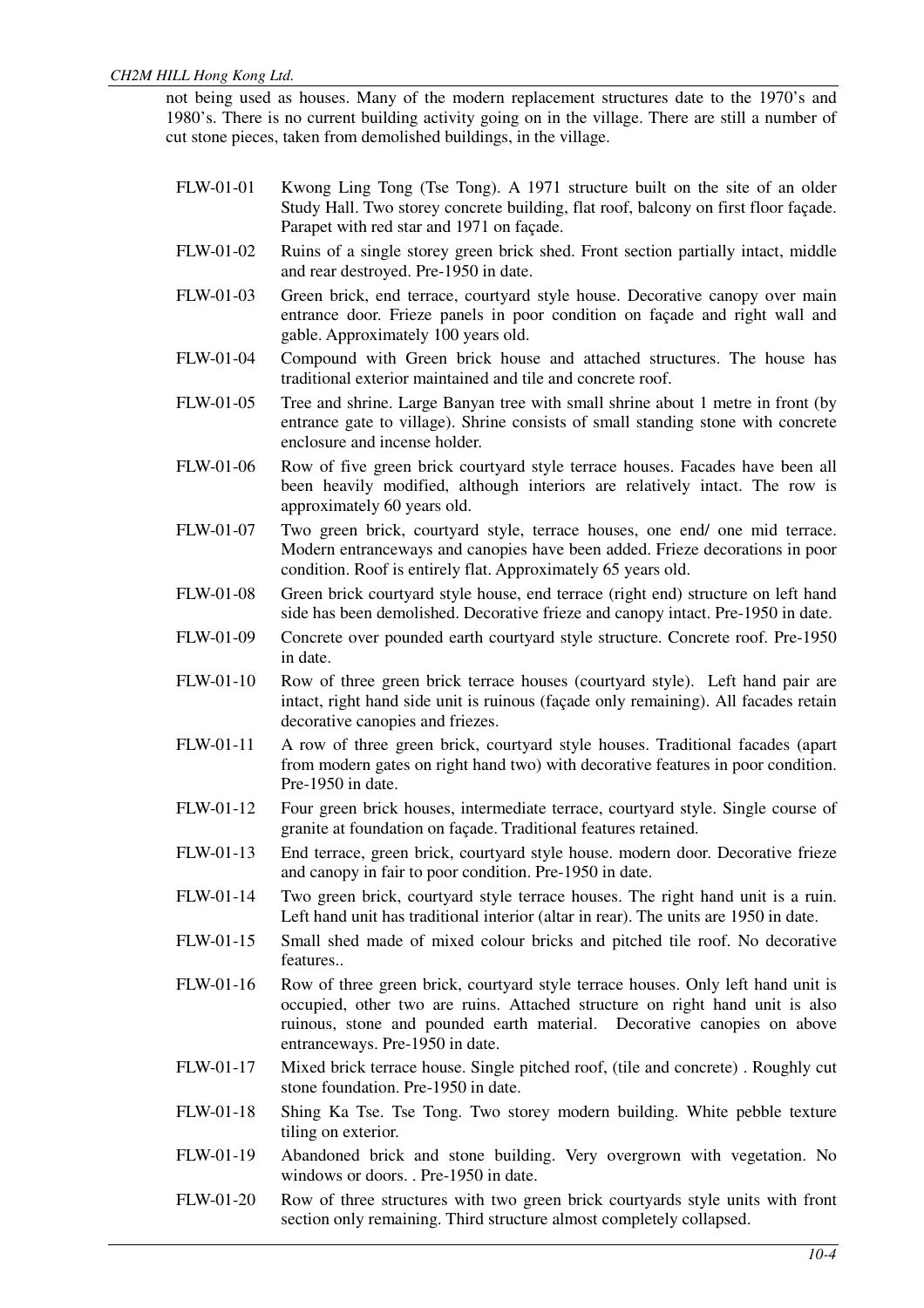FLW-01-21 Row of five courtyard style houses, green brick. Relatively unaltered (except right hand two have metal gates). Decorative canopies above entranceways. Pre-1950 in date. FLW-01-22 Red and green brick two part structure. Arched doorway on right hand structure. Pre-1950 in date. FLW-01-23 Row of brick and concrete animal pens. Possibly about 50 years old in portions. FLW-01-24 Two green brick, courtyard style terrace houses. One end, one intermediate with adjoining unit demolished. Both units abandoned. Canopies and frieze on façade in poor condition. FLW-01-25 Green brick and stone house ruins. Stones in left hand wall are uncut, except on corner. Remains of interior, overgrown. Pre-1950 in date.

## **Tai Tseng Wai (Figure 10-7)**

- 10.5.13 This village contained a number of older buildings. The majority of them were terrace houses, constructed of brick with no decorative features and a single pitched roof. The houses often had foundations of uncut or very roughly cut stones. A number of the houses were abandoned, used only for storage or housing family shrines. The traditional houses that were still being occupied often had alterations such as window additions, modern doors/gates and air conditioner units. As was seen in the village of Shing Uk Tsuen, most of the replacement village houses appear to have been constructed during the 1960's and 1970's.
	- FLW-01-26 Shrine, concrete with paint and stucco. Recent construction
	- FLW-01-27 Gate of village. Traditional and modern features. Incense holders and burners, exterior and interior. Shrine with village god figure to left of entryway.
	- FLW-01-28 Single storey brick house, pitched roof. In use, no decorative features remaining. Pre-1950 in date.
	- FLW-01-29 Gate within the village, leading to three houses. Mixed colour brick material with stone threshold. Small recess in interior wall with incense holder. The gate is attached to houses and appears to be of similar date, pre-1950.
	- FLW-01-30 Row of two green brick courtyard style houses. Decorative canopy and frieze on façade. Tile and concrete roof. Pre-1950 in date.
	- FLW-01-31 Green brick courtyard style, end terrace house. Decorative canopy and frieze. Pre-1950 in date.
	- FLW-01-32 Courtyard end terrace, green brick house. No decorative features remaining. Pre-1950 in date.
	- FLW-01-33 Green brick end terrace courtyard style house. Decorative canopy above door, molded frieze on façade. Pre-1950 in date.
	- FLW-01-34 Green brick courtyard style house. Canopy above door. Pre-1950 in date.
	- FLW-01-35 Pair of two-storey green brick terraces. Balcony over front section of structures. Pre-1950 in date.
	- FLW-01-36 Section of brick wall
	- FLW-01-37 Green brick courtyard unit. Parts of façade wall intact. Pre-1950 in date.
	- FLW-01-38 Two green brick courtyard style houses. Interior collapsed. Pre-1950 in date.
	- FLW-01-39 Modern Gods' Hall.
	- FLW-01-40 Yee Hing Tong (Cheng Family Study Hall). one and a half stories (with loft). Entrance door off centre to left. Pre-1950 in date.
	- FLW-01-41 Brick house next to the Study Hall. Only decorative feature, molding under eaves on façade. Pre-1950 in date.
	- FLW-01-42 Three abandoned terrace houses, single pitched roofs, green brick and stone foundation. Houses date to pre 1900.
	- FLW-01-43 Mixed brick house. Single pitched roof. No decorative features. Pre-1950 in date.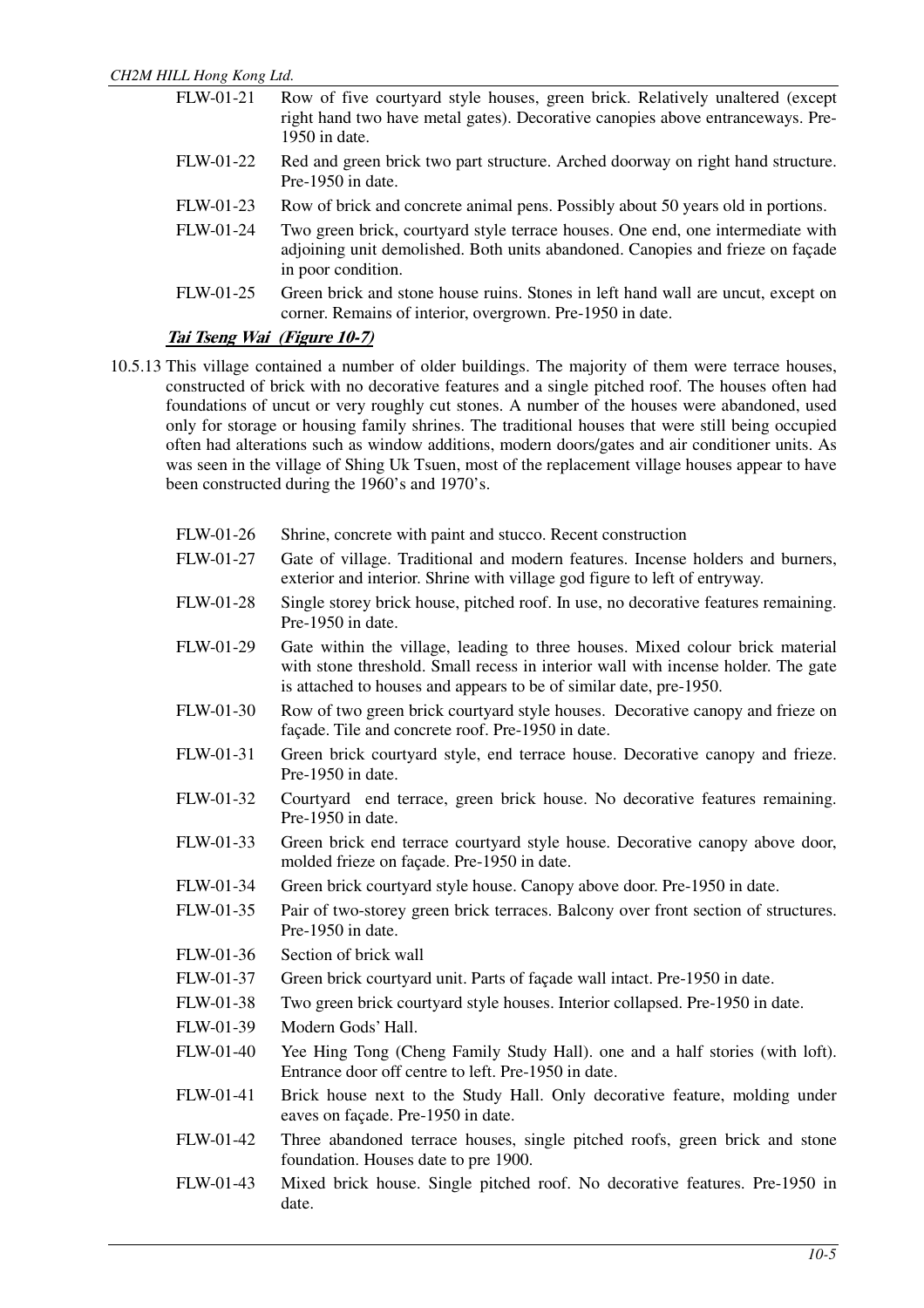| FLW-01-44          | Three mixed brick houses. Single pitched roof. No decorative features. Terrace.<br>Pre-1950 in date.                              |
|--------------------|-----------------------------------------------------------------------------------------------------------------------------------|
| FLW-01-45          | Two intermediate green brick terrace houses, single pitched roofs. Pre-1950 in<br>date.                                           |
| FLW-01-46          | Five abandoned terrace houses. Green brick and stone foundations. Pre-1950 in<br>date.                                            |
| FLW-01-47          | Green brick and pounded earth house, with rough cut stone foundation. Pre-1950<br>in date.                                        |
| FLW-01-48          | Ruins of three structures, green brick wall portions remaining.                                                                   |
| FLW-01-49          | Green brick terrace house, single roof. Stone foundation. Pre-1950 in date.                                                       |
| FLW-01-50          | Brick and pounded earth terrace house, single pitched roof, partially collapsed.<br>Pre-1950 in date.                             |
| FLW-01-51          | Ruin of two houses, green brick and mud stone walls with stone foundations.<br>Pre-1950 in date.                                  |
| FLW-01-52          | Green brick structure, end terrace, concrete added around foundation. Single<br>pitched roof. Pre-1950 in date.                   |
| FLW-01-53          | Ruins of a house, mud brick walls and wooden beams in very poor condition.<br>Pre-1950 in date.                                   |
| FLW-01-54          | Green brick, intermediate terrace, single pitched roof. Pre-1950 in date.                                                         |
| FLW-01-55          | Green brick terrace house with stone foundation, in very poor condition.                                                          |
| FLW-01-56          | Mixed brick terrace house, single pitched roof. Poor condition. Pre-1950 in date.                                                 |
| FLW-01-57          | Green brick house, part of former terrace. Single pitched roof. Pre-1950 in date.                                                 |
| FLW-01-58          | Mixed brick house, single pitched roof. Not in use. Pre-1950 in date.                                                             |
| FLW-01-59          | Two terrace houses, end terrace and intermediate. Green brick with stone<br>foundation, some sand stone pieces. Pre-1950 in date. |
| <b>FLW-01-60</b>   | Row of three terrace houses. Green brick, single pitched roof. Pre-1950 in date.                                                  |
| FLW-01-61          | Ruin of green brick house, portions of walls remaining. Pre-1950 in date.                                                         |
| FLW-01-62          | Three green brick terrace houses. Single pitched roofs. Pre-1950 in date.                                                         |
| <b>Ng Uk Tsuen</b> | (Figure 10-8a and Figure 10-8b)                                                                                                   |

10.5.14 This village contained a number of traditional structures in various conditions, ranging from completely ruinous to inhabitable.

| FLW-01-63        | Tin Hau Temple, rebuilt in 1981. All modern features                                                                                               |  |  |
|------------------|----------------------------------------------------------------------------------------------------------------------------------------------------|--|--|
| FLW-01-64        | Small earth god shrine consisting of wooden boards behind two stones, and brick<br>incense holder                                                  |  |  |
| FLW-01-65        | Courtyard terrace house. Decorative canopy and frieze on façade. Pre-1950 in<br>date.                                                              |  |  |
| FLW-01-66        | Two mixed brick terrace houses. Forecourts very overgrown. Single pitched<br>roofs. Over 100 years in age.                                         |  |  |
| FLW-01-67        | Ruins of two courtyard terrace houses. Decorative canopies still intact, but poor<br>condition. Over 100 years in age.                             |  |  |
| <b>FLW-01-68</b> | Courtyard style terrace house, mixed brick façade and rammed earth and render<br>side walls. Collapsing roof. Pre-1950 in date.                    |  |  |
| FLW-01-69        | Green brick and concrete (heavily altered) intermediate terrace. Canopy over<br>doorway in fair condition. Portions of structure pre-1950 in date. |  |  |
| <b>FLW-01-70</b> | Section of brick wall and collapsed pounded earth section.                                                                                         |  |  |
| FLW-01-71        | Green brick courtyard style unit with modern flat roof on front and added middle<br>section on roof with access to front roof area.                |  |  |
| FLW-01-72        | Small single room pounded earth and render covered shed. Pitched tile roof.<br>Modern door and windows.                                            |  |  |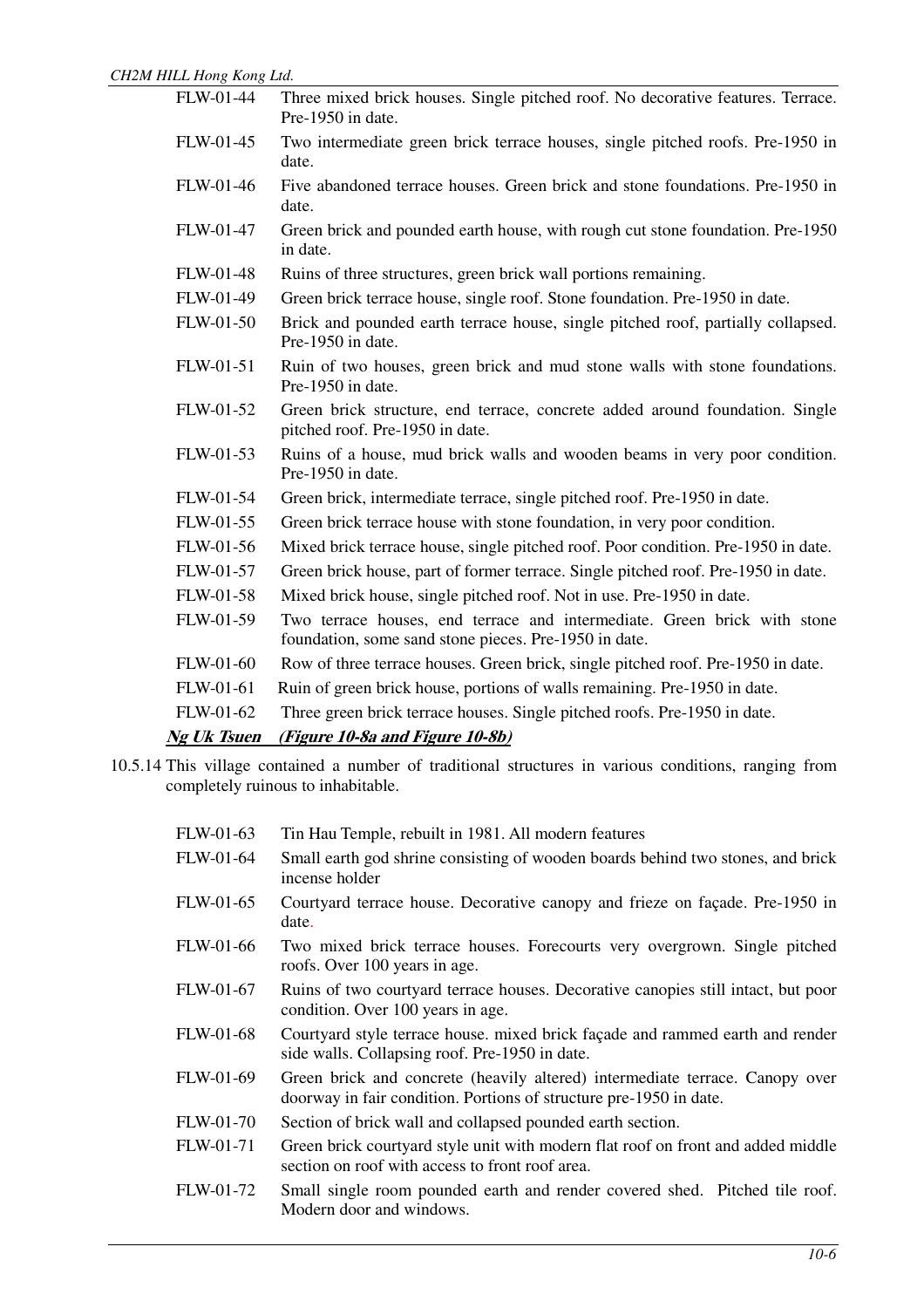| ILL Hong Kong Liu.             |                                                                                                                                                                                                                   |
|--------------------------------|-------------------------------------------------------------------------------------------------------------------------------------------------------------------------------------------------------------------|
| FLW-01-73                      | One mixed brick courtyard terrace house ruin Decorative canopy above door,<br>very poor condition. Pre-1950 in date.                                                                                              |
| FLW-01-74                      | Ruins of a green brick building, lower walls remaining in places.                                                                                                                                                 |
| FLW-01-75                      | Two courtyard style houses. Mixed brick and portions of walls covered in render.<br>Approximately 100 years in age.                                                                                               |
| FLW-01-76                      | Modern Study Hall (Kwong Cheung Study Hall). Named after an ancestor.                                                                                                                                             |
| FLW-01-77                      | Row of four courtyard style terrace houses. Green brick. Over 100 years in age.                                                                                                                                   |
| FLW-01-78                      | Three green brick courtyard style terrace houses. Stone foundations visible in<br>two units. Decorative canopies, poor condition. Pre-1950 in date.                                                               |
| FLW-01-79                      | Modern Tse Tong (Wing Yick Tong). Two storey, tile exterior.                                                                                                                                                      |
| <b>FLW-01-80</b>               | Row of four courtyard terrace houses. Green brick, decorative canopies over the<br>doorways. Pre-1950 in date.                                                                                                    |
| FLW-01-81                      | Green brick, courtyard terrace style house, in ruins.<br>Façade intact with<br>decorative canopy. Pre-1950 in date.                                                                                               |
| FLW-01-82                      | Well with shrine. Concrete platform. Granite blocks well lining.                                                                                                                                                  |
| FLW-01-83                      | Row of two green brick houses, courtyard terrace houses. Modern parapets 1965<br>and 1972 renovation dates. Original houses pre date 1950.                                                                        |
| FLW-01-84                      | Row of two green brick terrace houses. Decorative canopies intact. Fung shui<br>wall opposite. Pre-1950 in date.                                                                                                  |
| <b>FLW-01-85</b>               | Originally part of a row of eight terrace houses, two missing. green brick, mud<br>brick, cement, modern materials. No decorative features. Built during the<br>Japanese occupation according to local informant. |
| <b>FLW-01-86</b>               | Originally a row of eight terrace houses. Two green brick, mud brick, cement,<br>modern materials. No decorative features. Built during the Japanese occupation<br>according to local informant.                  |
| FLW-01-87                      | Green brick terrace, no decorative features. Approximately 100 years old.                                                                                                                                         |
| FLW-01-88                      | Village entrance gate. Pale green brick with tile and concrete roof. Wooden loft<br>inside two shrines.                                                                                                           |
| FLW-01-89                      | Earth god shrine in concrete area in front of rural committee building. Stones are<br>set directly into the cement. Incense holder in ground.                                                                     |
| <b>FLW-01-90</b>               | Large Pak Kung shrine. Green brick, cut stone and cement. Wok yee gable<br>sides, recessed altar in rear wall, large platform for incense holder.                                                                 |
| FLW-01-91                      | Kam Yan public school. Not in current use. brick, concrete and chunam exterior.                                                                                                                                   |
|                                | of the main entrance that were taken from a boat that ran aground in the area<br>about 100 years ago.                                                                                                             |
| FLW-01-92                      | Shrine in a concrete open area, cut stone blocks and incense holder. Large<br>whetstone also set into concrete.                                                                                                   |
| FLW-01-93                      | Mixed brick shed attached to rear of modern structure. Tile and concrete roof.<br>Traditional building materials, but age indeterminate.                                                                          |
| <b>Burial Associated Sites</b> |                                                                                                                                                                                                                   |
|                                |                                                                                                                                                                                                                   |

10.5.15 The elevated area behind the village of Ng Uk Tsuen, including the fung shui wood contains a number of graves, kam tap and coffin slots. The location of the grave area is highlighted in Figure 10-9. None of the graves lie within the Study Area.

## **Fung Shui Features**

10.5.16 A large area of fung shui wood is located behind the village of Ng Uk Tsuen. There are a mixture of tree species and many mature specimens. It is forbidden to cut trees in the area (according to local informant. The location of the fung shui wood is illustrated in Figure 10-9. The limit of the fung shui wood is entirely outside of the Study Area.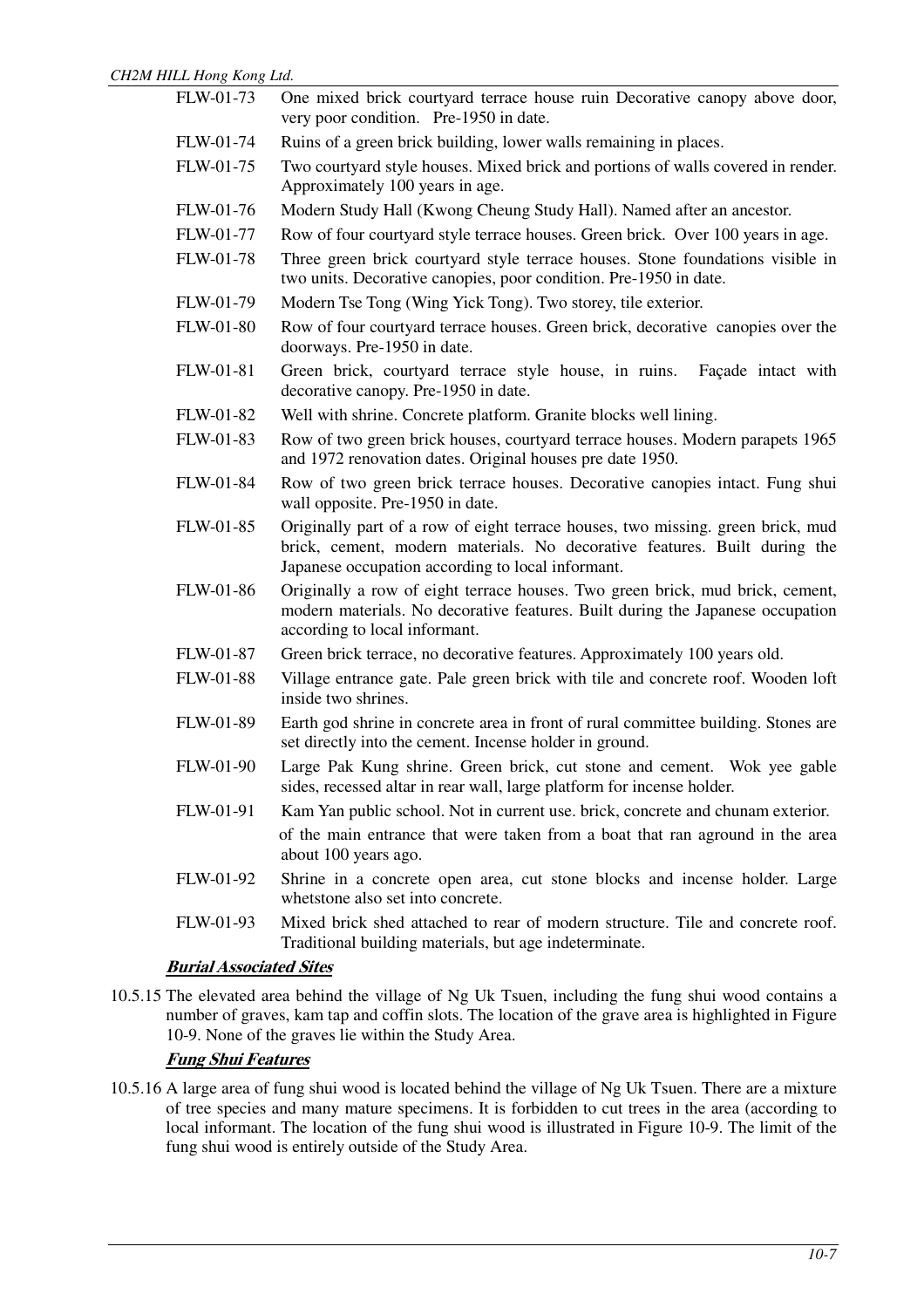#### **Impact Assessment**

#### **Resources within the Study Area**

- 10.5.17 The following impacts were considered for any built heritage features within the Study Area; visual/ aesthetic, changes in water table and damage from vibration during construction.
- 10.5.18 No historical buildings or structures, archaeological deposits, fung shui features or burial features were recorded within the Study Area. The development will therefore have no direct impacts.

#### **Resources outside the Study Area**

| Table 10-1 |  | The impacts associated with cultural heritage resources outside the Study Area |  |  |
|------------|--|--------------------------------------------------------------------------------|--|--|
|------------|--|--------------------------------------------------------------------------------|--|--|

| <b>Resource</b>                                          | <b>Description</b>                                                                                                                                                         | <b>Orientation/Distance</b> | <b>Impact</b>             |
|----------------------------------------------------------|----------------------------------------------------------------------------------------------------------------------------------------------------------------------------|-----------------------------|---------------------------|
| Ng Uk Tsuen<br>Village (including<br>the Tin Hau temple) | An historical village<br>$\bullet$<br>containing 37recorded<br>cultural heritage resources,<br>including a Tin Hau temple                                                  | Away from/250 m             | No discernible<br>impacts |
| $(FLW-01-63)$ to<br>FLW-01-93)                           | The land between the village<br>$\bullet$<br>and the Study Area is wooded                                                                                                  |                             |                           |
|                                                          | The land surrounding the Tin<br>$\bullet$<br>Hau temple contains working<br>concrete fishponds and<br>woodland                                                             |                             |                           |
| Shing Uk Tsuen<br>Village<br>(FLW-01-01 to               | $\bullet$<br>An historical village<br>containing 25 recorded<br>cultural heritage resources                                                                                | Away from/200 m             | No discernible<br>impacts |
| $FLW-01-25$                                              | There are numerous modern<br>$\bullet$<br>structures in the vicinity of<br>the village                                                                                     |                             |                           |
| Tai Tseng Wai<br>Village<br>(FLW-01-26 to                | $\bullet$<br>An historical village<br>containing 31 recorded<br>cultural heritage resources                                                                                | Away from/350 m             | No discernible<br>impacts |
| $FLW-01-62)$                                             | The village is situated in a<br>$\bullet$<br>lowlying area                                                                                                                 |                             |                           |
|                                                          | There are numerous modern<br>$\bullet$<br>structures in the vicinity of<br>the village                                                                                     |                             |                           |
| <b>Burial Associated</b><br><b>Sites</b>                 | $\bullet$<br>Graves and kam tap<br>associated with the local<br>villages                                                                                                   | Varied/100 m                | No discernible<br>Impacts |
|                                                          | Graves are located along<br>$\bullet$<br>hillsides overlooking the<br>Study Area. The graves<br>overlook the proposed<br>development site.                                 |                             |                           |
| Fung Shui Woods                                          | Mixed species woodland<br>$\bullet$<br>located behind the village of<br>Ng Uk Tsuen still regarded as<br>having fung shui importance<br>(according to local<br>informants) | Not Applicable/ 150 m       | No discernible<br>impacts |

## **Mitigation Recommendations**

## **Resources within the Study Area**

10.5.19 There were no recorded resources in the Study Area, therefore, none of the above-mentioned impacts are relevant and no mitigation measures are required.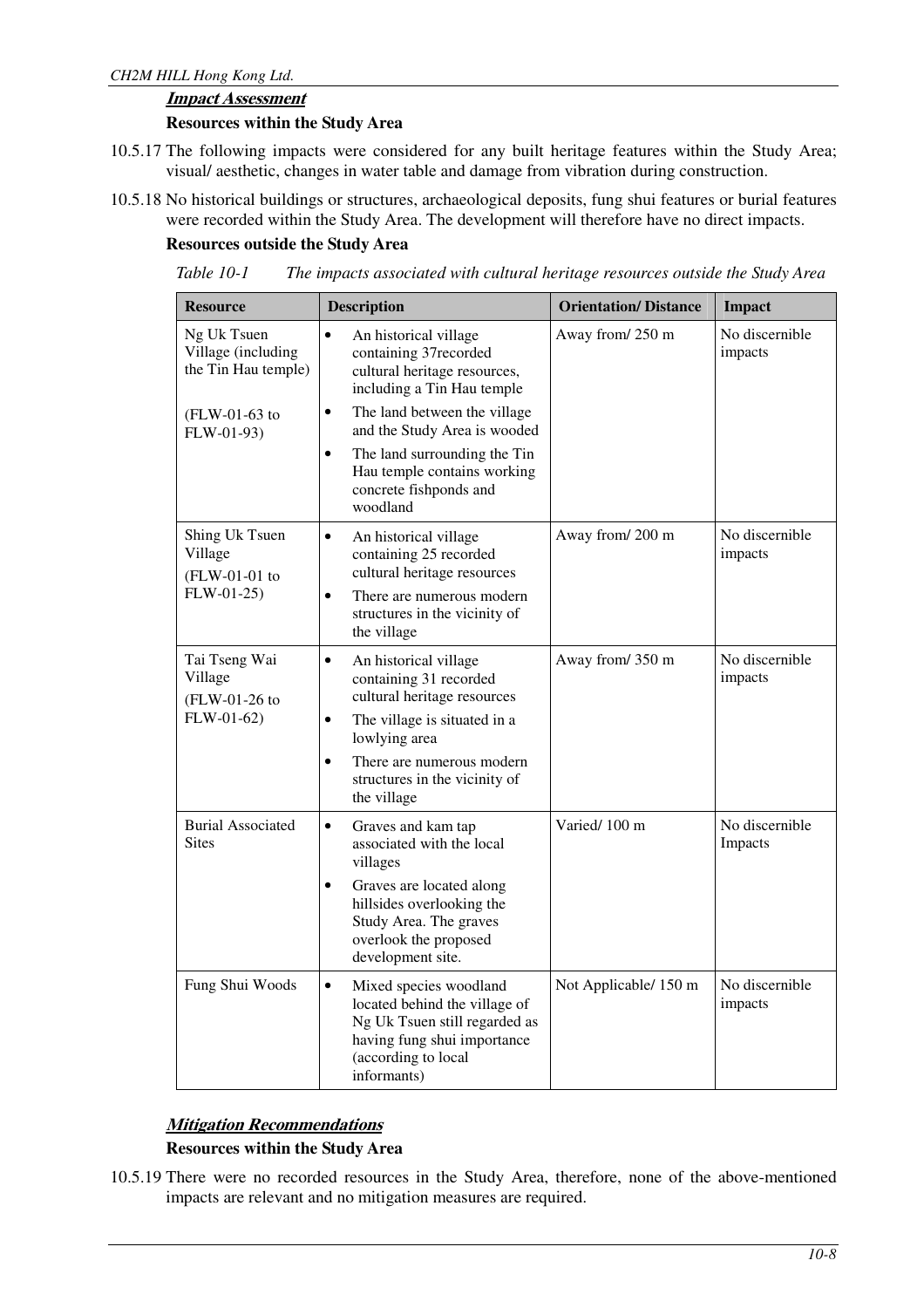## **Resources outside the Study Area**

| Table 10-2 |            | Mitigation Recommendations for Cultural Heritage Resources Outside the |  |  |  |
|------------|------------|------------------------------------------------------------------------|--|--|--|
|            | Study Area |                                                                        |  |  |  |

| <b>Resource</b>           | <b>Assessment Factors</b>                                                                                                                                                                          | <b>Mitigation</b><br><b>Recommendation</b>           |  |
|---------------------------|----------------------------------------------------------------------------------------------------------------------------------------------------------------------------------------------------|------------------------------------------------------|--|
| Ng Uk Tsuen Village       | The Study Area is not visible from the<br>village because of woodland and<br>modern buildings                                                                                                      | No further mitigation<br>measures are necessary      |  |
|                           | The village is oriented away from the<br>Study Area                                                                                                                                                |                                                      |  |
| Shing Uk Tsuen<br>Village | The Study Area is not clearly visible<br>from the village, as it is located in an<br>area containing many modern housing<br>units                                                                  | No further mitigation<br>measures are necessary      |  |
|                           | The village is oriented away from the<br>Study Area                                                                                                                                                |                                                      |  |
| Tai Tseng Wai Village     | The Study Area is not clearly visible<br>from the village as it is situated in a<br>lowlying area and the area<br>immediately surrounding the village<br>contains numerous modern housing<br>units | No further mitigation<br>measures are necessary      |  |
|                           | The village is oriented away from the<br>Study Area                                                                                                                                                |                                                      |  |
| Graves                    | the graves lie outside the boundaries of<br>$\bullet$<br>the proposed development                                                                                                                  | No further mitigation<br>٠<br>measures are necessary |  |
|                           | the graves overlook the Study Area                                                                                                                                                                 |                                                      |  |
| Fung Shui Wood            | The fung shui wood lies outside the<br>$\bullet$<br>boundaries of the proposed<br>development                                                                                                      | No further mitigation<br>٠<br>measures are necessary |  |

## **10.6 Historical Landscape Features Survey**

## **Changing Historical Land use Patterns within the Deep Bay Area**

- 10.6.1 The earliest useful map of this portion of the New Territories is the cadastral survey carried out by Newland in 1903. This map shows the deeply indented coastline of the southern shores of Deep Bay, fringed by mangroves (Irving Richard T.A. and Leung Kai Wing 1987). The area of Fung Lok Wai is shown as swamp and marsh in 1903. The situation remains unchanged at least until 1913 as can be established from a topographical map (GEO old maps section).
- 10.6.2 By 1924 survey maps and an aerial photograph, see Figure 10-10 (GEO Ref.# Y00159) show a major reworking of the mangrove environment. The process of reclaiming mangrove swamp for rice cultivation was arduous and time-consuming. It required the clearance of paths in the mangroves along which bunds were constructed. These were built of mud dug from the swamp and piled over stones to a height of up to 3m and a width of 20m at the base. Sluice gates were built into the walls to control drainage.
- 10.6.3 After initial draining, several years passed before cultivation was possible, during which salinity levels were gradually lowered by flushing with fresh stream water (Irving and Leung 1987). When sufficiently low, a variety of brackish water tolerant rice known locally as "haam moon" was planted. This tolerant strain was relatively high yielding with a long growing season, which allowed only one harvest per year. The quality of the rice was poor and it was used primarily for the production of rice wine.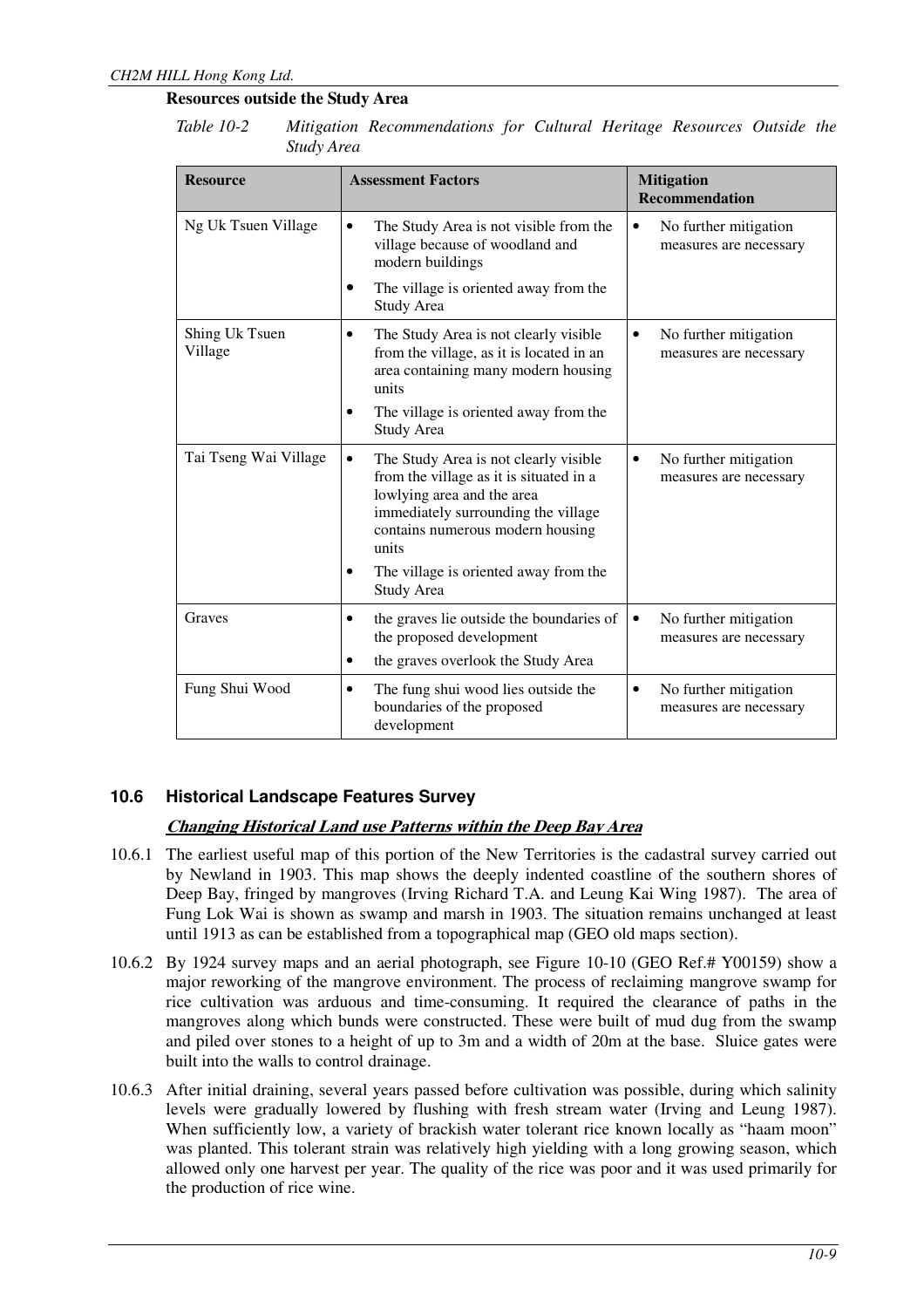- 10.6.4 During the period between 1938 and 1945 the Deep Bay area was transformed into gei wai. The only known account of how gei wais are constructed can be found in Richard T. A. Irving and Leung Kai Wing's publication (1987). The gei wai's are shallow intertidal ponds enclosed in earth dykes with sluice gates. Each of the gei wai had channels running around its perimeter and across the centre which acted as sheltering areas for the shrimps. Between the channels were stands of mangrove, which were maintained for fuel wood. The gates allowed water to flood the gei wai at high tide in autumn and flush shrimp larvae into the pond. In April, when the shrimp were mature, the pond was drained at low tide and the shrimp caught in a net across the sluice gate. Over 20 kg of shrimp could be harvested from a gei wai each time, and each pond could be harvested many times from April to October when the season ended. The increase in reclamation for gei wais during these years seems to be related to the large number of refugees who came to Hong Kong following the Japanese invasion of China. Many of these new arrivals came from mangrove areas of the Pearl River such as His-hsiang, with a long tradition of shrimp cultivation in shallow ponds. It would seem likely that much of the knowledge and techniques were brought by such immigrants during this period.
- 10.6.5 By 1974 the land use of the area was converted to ponds for raising fresh water fish. These ponds are substantially deeper than gei wai, measuring about 2 m deep. They exhibit a different impact on the landscape being stripped of vegetation while the shrimp ponds have mangroves growing in them. Shrimps are introduced naturally into the gei wai; however, the fishponds are completely enclosed and are stocked by the introduction of selected species.
- 10.6.6 The tradition of fresh water fish cultivation in ponds goes back centuries in the New Territories. However, it was not until after the World War II and the introduction of pumping and stocking technology that intensive conversion to fishponds took place. The ponds are stocked with fry and then fertilized regularly until the fish are of marketable size. The pond is then drained and the fish netted.

#### **Recording of Historical Landscape Features within the Study Area**

- 10.6.7 Figure 10-11 shows the evolution of the bunds in the Study Area from 1924 to 2000.
- 10.6.8 In 1924 the areas along the landmass are small plots as can be established from the aerial photograph, see Figure 10-10 (GEO Ref.# Y00159) and according to local informants were used for brackish rice cultivation. The villagers rented these plots from the people of Shek Ha. The date of 1924 correlates with the local knowledge of the start of ponds about 80 years ago.
- 10.6.9 Even at this stage the basic plan of the Study Area of two parallel zones can be established. The most northern zone at this stage consists of large shallow plains divided by bunds. The southern zone has smaller divisions and was mainly for fish and shrimp production according to the villagers.
- 10.6.10 The same inherent pattern is evident in the 1949 aerial photograph (LD Ref# 6102 and 6181) and the 1957 topographical map (GEO old maps section). The strip along the landmass in 1949 was used for smaller agricultural cultivation, while the southern zone still had the small divisions but was in use as fish and shrimp ponds. The northern zone remained unchanged and still consisted of large marshy plains bordered by bunds.
- 10.6.11 The 1957 topographical map does not show the smaller plots along the landmass, but the zones are basically the same. While the aerial photograph dating back to 1963 shows that the small cultivation plots along the landmass were still in use (GEO Ref.#Y09690). The southern zone in 1963 shows along its southern border some small agricultural cultivation plots with smaller bunds and on its western side three largish ponds. However, the larger part of the southern zone consisted of very large gei wai's with some visible drainage channels.
- 10.6.12 The 1975 aerial photograph of the Study Area (LD Ref# 10972) shows flooded ponds at the southern end of the southern zone, while the rest are dry gei wai's. The strip along the landmass and around the small hill by this time had been converted to functioning ponds. An aerial photograph dating back to 1983 (GEO Ref.#48647) indicates that at this time the Study Area had been divided into small to medium size plots and these were functioning fish and shrimp ponds. The basic division of strip along the landmass, southern and northern zone remains.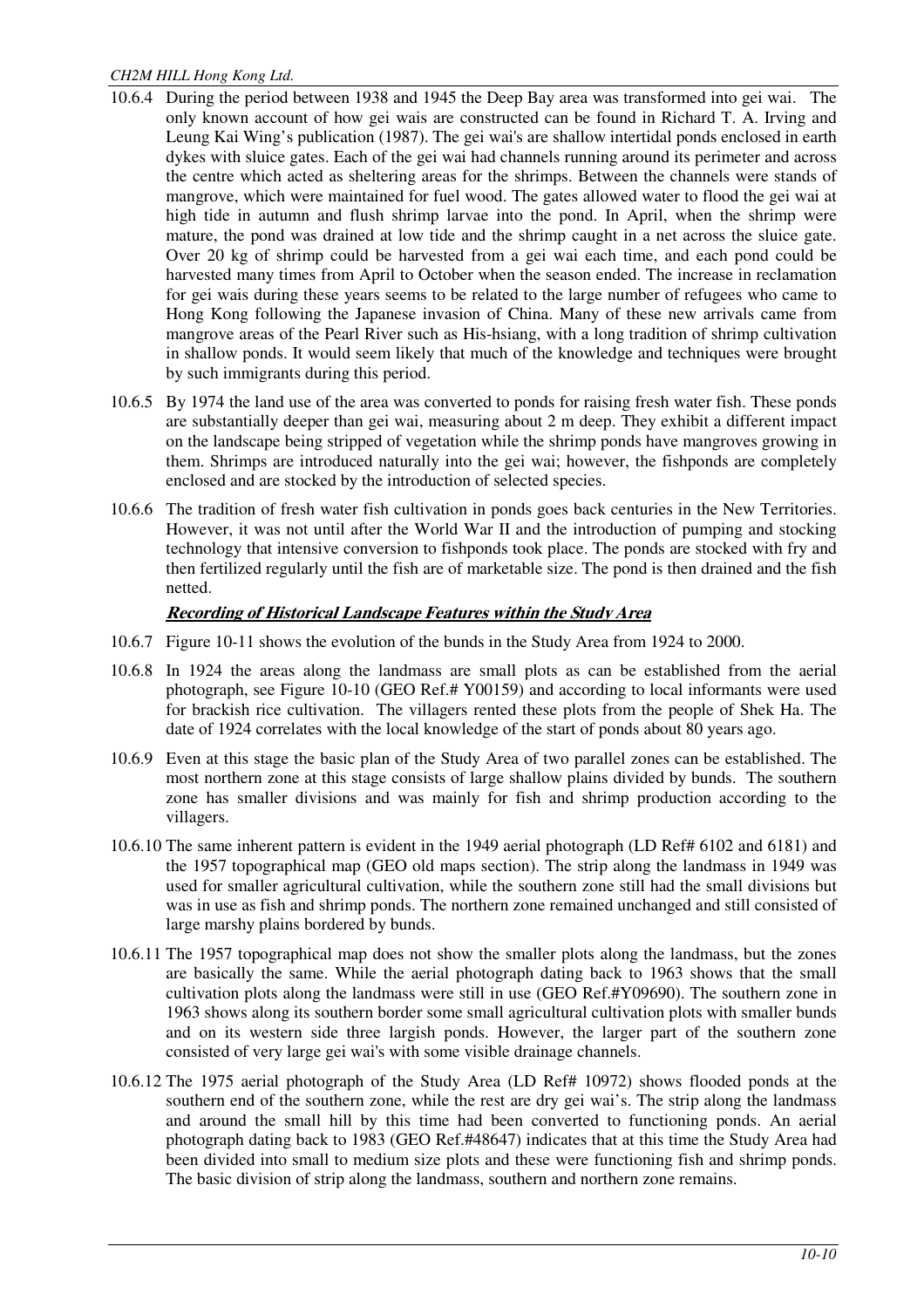- 10.6.13 Field evaluation of the Study Area in early 2001 concluded that the strip along the landmass too has been largely converted into functioning ponds. The local informant and evidence in the field indicates that the ponds have a depth of a couple of meters only, while no great conversion to fresh water ponds ever occurred. At present activities have largely ceased and most of the sluices seem to be no longer functional. Some of the bunds have been hardened for transport reasons, other bunds are more modest in appearance. These features are illustrated in the photographs in Figure 10-12.
- 10.6.14 The terminology used above to describe the landscape is ponds or gei wai's. The term gei wai is used for a shallow pond which has channels running around its perimeter and across its centre. These channels act as shelter areas for the shrimp. When ponds with gei wai characteristics could be established from the aerial photograph the term gei wai was used. However, if the gei wai or pond was filled with water and the shape of the pond could not be seen the more general term pond is used.
- 10.6.15 The use of different terms in this report refers to the specific shape of the pond or gei wai where it could be established. The literature and local knowledge both refer to shrimp and fish production as the function of the ponds in the Study Area.

## **Historical Landscape Features Impact Assessment**

- 10.6.16 The literary evidence, local knowledge, maps and aerial photographs indicate that the area had a landscape of marshland at the beginning of the 20th century. The area has been in use for shrimp and fish cultivation from as early as 1924 as can be established from the aerial photograph. Although the basic pattern of bunds has been retained, the pond sizes and shapes have been extensively changed over time.
- 10.6.17 The proposed construction and associated works will have a direct impact on the bunds. Some of the larger bunds have more or less existed in their original pattern since the start of the shrimp and fish cultivation. They are indicated in red on Figure 10-11.
- 10.6.18 Upon the completion of the project, a large portion of the Site will be preserved as fish ponds, the existing fish pond landscape features will therefore be largely conserved. As the preserved fish ponds will be managed following traditional aquaculture management practices, the cultural heritage of traditional fish farming will also be conserved at the same time.

## **Mitigation Recommendations for Impacted Resources**

10.6.19 Because of the lack of information concerning the materials and methods used to construct the oldest bunds. It is recommended that during site formation when a bund is cut or a 'section'is exposed, the section shall be recorded. It is recommended that this would be a requirement at the site formation stage.

## **10.7 Summary of the CHIA Findings and Recommendations**

# **Historical Buildings and Structures Survey**

## **Findings and Assessment**

- There were no cultural heritage resources located in the Study Area. All structures were identified as modern squatter structures with no cultural heritage features
- The three villages highlighted in the study brief were found to contain 93 cultural heritage resources
- A number of graves were identified on the hill behind the village of Ng Uk Tsuen (outside of the Study Area)
- A fung shui wood was identified behind the village of Ng Uk Tsuen (outside of the Study Area)

## **Recommendations**

- The Study Area contained no cultural heritage resources, thus, no mitigation measures are required
- The cultural heritage resources outside the Study Area were found to warrant no further mitigation measures based on the following factors: